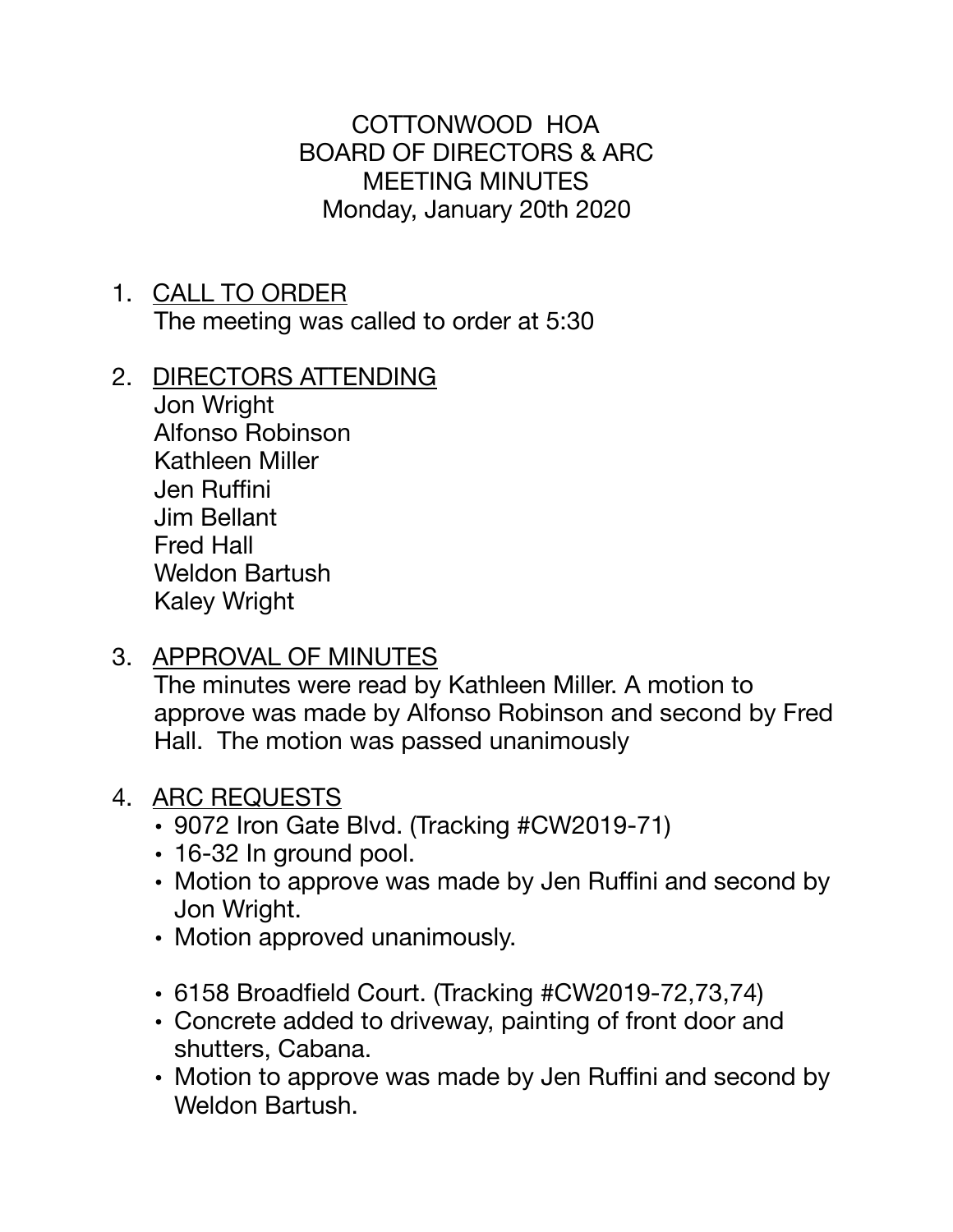- Motion passed unanimously.
- 5616 Heatherton Rd. (Tracking #CW2020-01)
- Flag pole.
- Motion to approve was made by Jon Wright and second by Alfonso Robinson.
- Motion passed unanimously.
- 6081 Gray Moss Lane (Tracking #CW2020-02,03)
- Fence repair, Security cameras.
- Motion to approve was made by Alfonso Robinson and second by Jen Ruffini.
- Motion passed unanimously.
- 6065 Gray Moss Lane (Tracking #CW2020-04)
- Playground set.
- Motion to approve was made by Jen Ruffini and second by Weldon Bartush.
- Motion passed unanimously.
- 9178 Iron Gate Blvd. (Tracking #CW2020-05)
- 14-16 Gazebo.
- Motion to approve was made by Jen Ruffini and Jon Wright.
- Motion passed unanimously.
- 6114 Brighton Lane (Tracking #CW2020-06)
- Irrigation well.
- Motion to approve was made by Weldon Bartush and second by Fred Hall.
- Motion passed unanimously.
- 5. NEW BUSINESS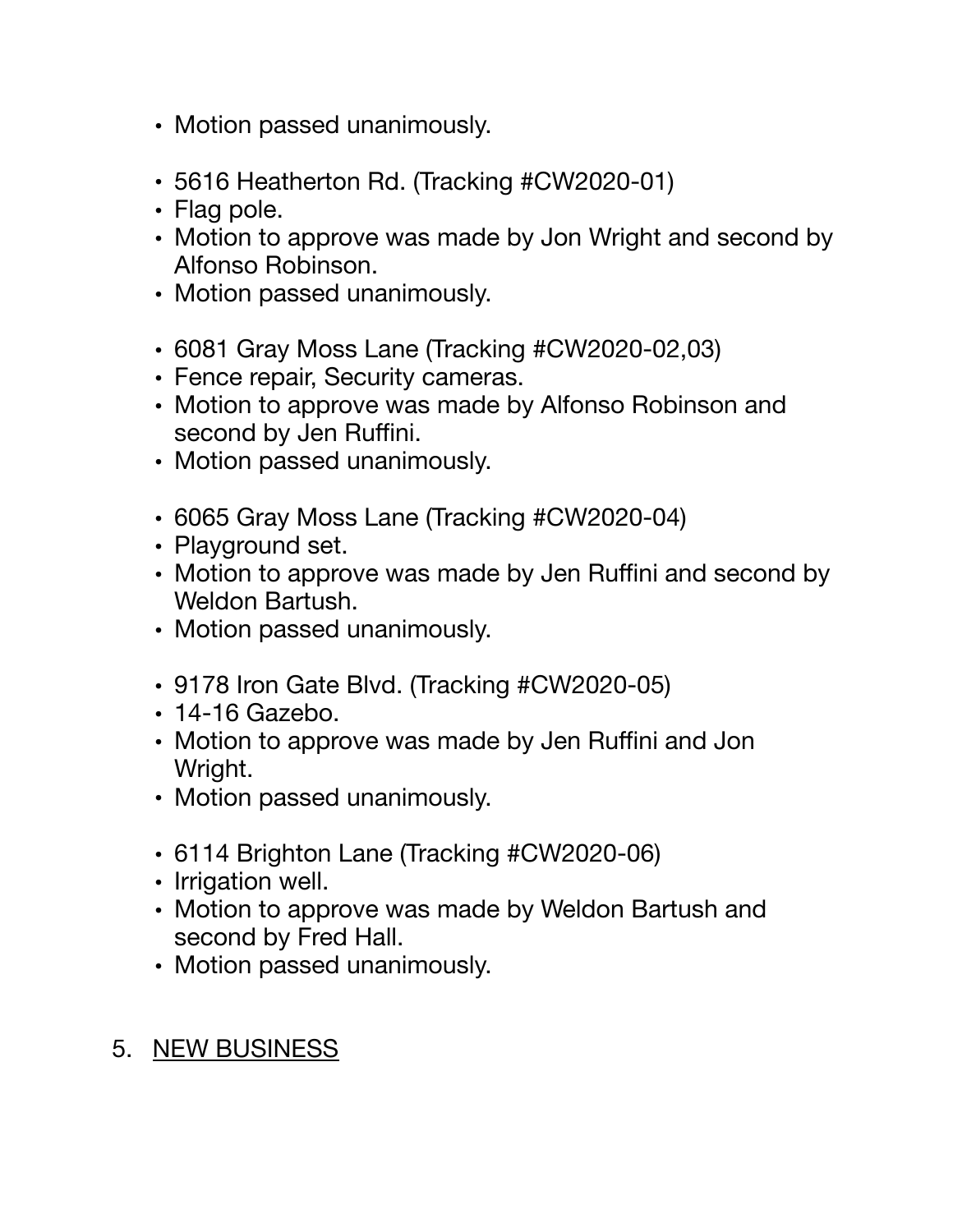- Jon printed up information flyers and will put them in home owners mailboxes.
- The Iron Gare retention pond had county workers there for 2 days.
- A sheriffs deputy came to patrol the neighborhood 3 times in January. He noticed 2 suspicious cars in the neighborhood, the Sheriff confronted a car from Pensacola and told them to leave the area.
- Timberland will follow up with landscaping the back gate once the last 3 houses are built.
- Jon shared the financials for December.Jon collected past due fees.
- The new HOA fees for January 2020 were sent out to homeowners.
- Late fee information should of been printed on each bill.
- Stop sign for Shamrock gate is on back order.
- The homeowners at 5400 Heatherton Rd is continuing to work on the awning.
- Trip Maygarden has changed law firms, we will continue to have him represent Cottonwood as our attorney.
- Etheridge PM needs to put out the signs for our monthly meetings. Jon will look into purchasing our own signs for the meetings.
- A resident has suggested LED digital signs for the front entrance. The cost is expensive.
- A solar company has been soliciting the neighborhood. Jon told them they cannot go door to door. And asked they to leave. Jon also called the company.
- Jon Cho a realtor representing a new client asked the board if we would allowed a boat to be parked behind a fence. Jon explained the covenants to him and gave him suggestions on boat storage.
- A resident asked about speed bumps in the neighborhood.
- February's meeting will discuss commercial vehicles.